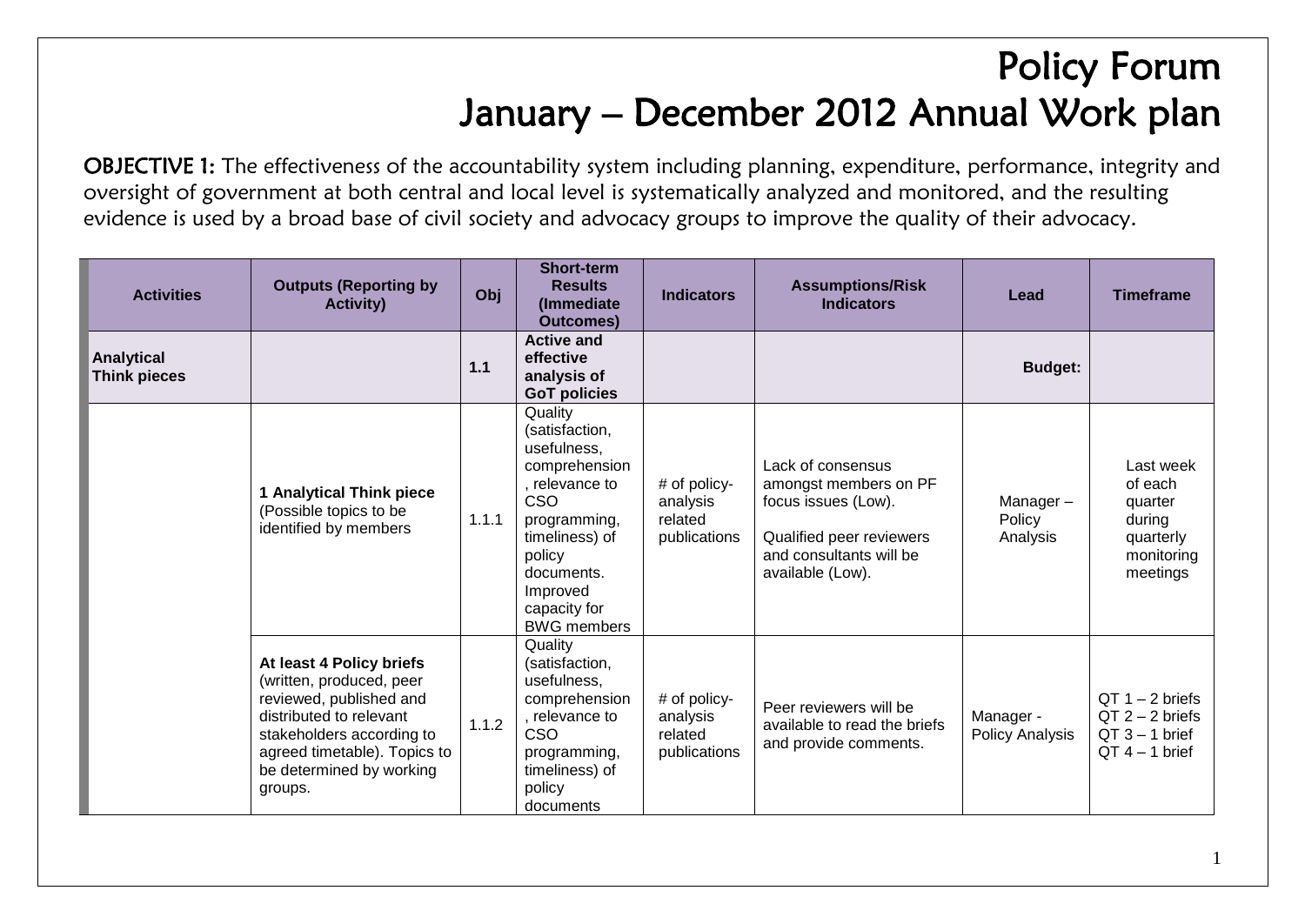| <b>Activities</b>                                                                                             | <b>Outputs (Reporting by</b><br><b>Activity)</b>                                                                                                                                                                                         | Obj   | <b>Short-term</b><br><b>Results</b><br>(Immediate<br><b>Outcomes)</b>                 | <b>Indicators</b>                                                                                                                    | <b>Assumptions/Risk</b><br><b>Indicators</b>                                                                                              | Lead                                                                              | <b>Timeframe</b>                                      |
|---------------------------------------------------------------------------------------------------------------|------------------------------------------------------------------------------------------------------------------------------------------------------------------------------------------------------------------------------------------|-------|---------------------------------------------------------------------------------------|--------------------------------------------------------------------------------------------------------------------------------------|-------------------------------------------------------------------------------------------------------------------------------------------|-----------------------------------------------------------------------------------|-------------------------------------------------------|
| <b>Produce preliminary</b><br>analysis and<br>commentaries on<br>demand to assist<br>members with<br>advocacy |                                                                                                                                                                                                                                          | 1.2   | <b>Consistent</b><br>and rigorous<br><b>NGO</b><br>statements.                        |                                                                                                                                      |                                                                                                                                           |                                                                                   |                                                       |
|                                                                                                               | At least 3 position<br>statements prepared<br>during Pre GBS meetings<br>(commentaries to be<br>determined by working<br>groups and quarterly<br>meetings, where the<br>secretariat has specialist<br>knowledge and capacity)            | 1.2.1 |                                                                                       | <b>CSO</b><br>statements<br>Relevant<br>government<br>documents                                                                      | This activity will primarily be<br>member-led and supported<br>by the secretariat.<br>At least 3 position papers<br>requests come forward | Manager-<br>Communication<br>s and Advocacy<br>(with input from<br>other managers | As determined<br>by members<br>and working<br>groups. |
|                                                                                                               | Initiating and /or<br>contributing to preparation<br>for at least 2 major<br>stakeholder consultations<br>(e.g. NGOs, media,<br>Donors).<br>National consultation<br>$\bullet$<br>on GBS/PER.<br>PMORALG on<br>LG reform<br>Constitution | 1.2.2 |                                                                                       | $\overline{\text{CSO}}$<br>statements/pr<br>esentations<br>Consultation<br>reports<br>Action taken<br>on points<br>raised by<br>CSOs | Policy Forum continues to<br>be included in major<br>stakeholder consultations                                                            | Manager-Policy<br>Analysis (with<br>inputs from<br>other managers                 | As determined<br>by members<br>and working<br>groups. |
| <b>Proactive</b><br><b>Participation in the</b><br>budget process                                             |                                                                                                                                                                                                                                          | 1.3   | <b>Effective</b><br>monitoring of<br>public budget<br>and<br>expenditure<br>processes |                                                                                                                                      |                                                                                                                                           |                                                                                   |                                                       |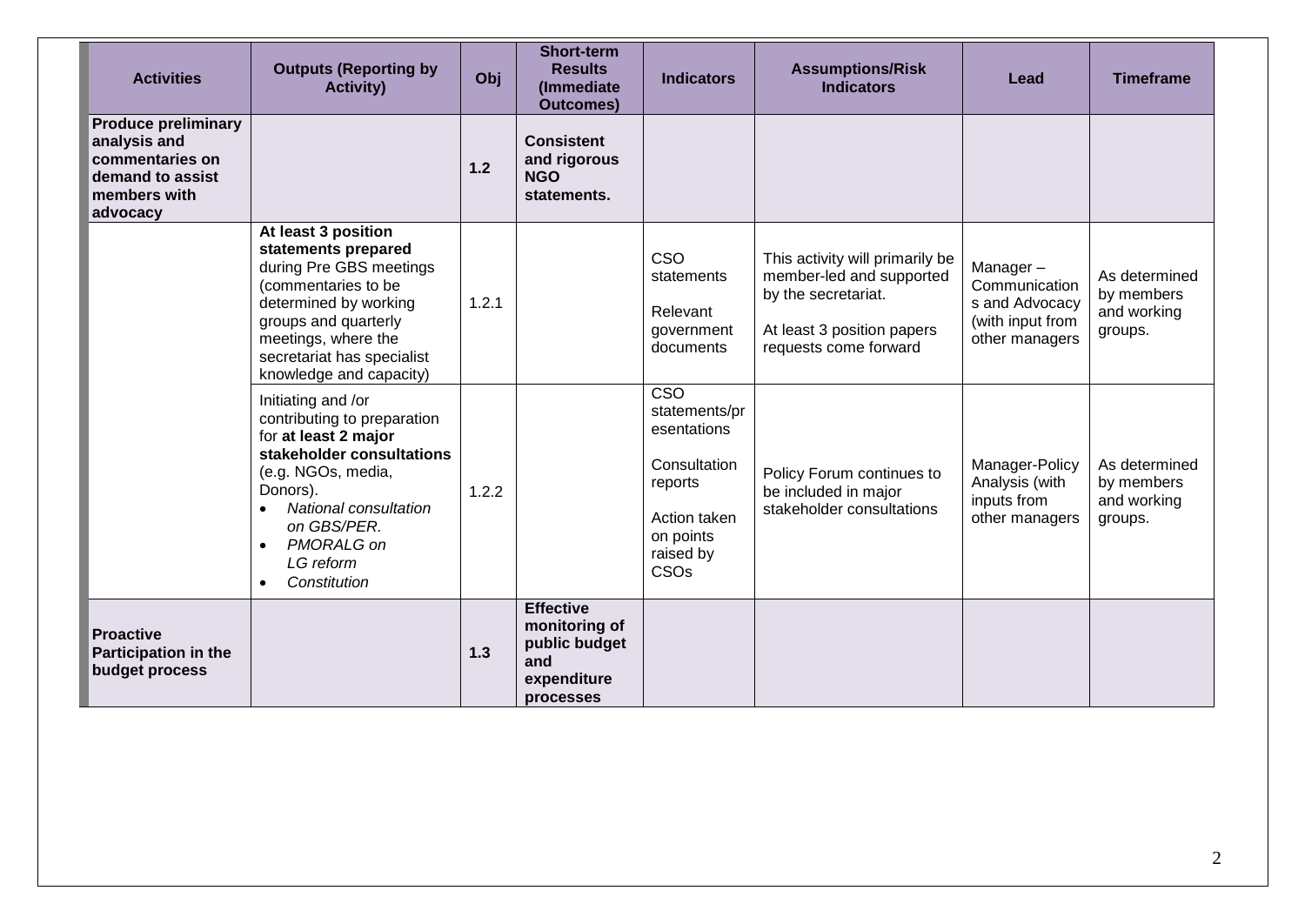| <b>Activities</b>                                                                      | <b>Outputs (Reporting by</b><br><b>Activity)</b>                                                                                                                                                                                                          | Obj   | <b>Short-term</b><br><b>Results</b><br>(Immediate<br><b>Outcomes)</b>                             | <b>Indicators</b>                                                             | <b>Assumptions/Risk</b><br><b>Indicators</b>                                                                                                                                                                                                           | Lead                                                                     | <b>Timeframe</b>           |
|----------------------------------------------------------------------------------------|-----------------------------------------------------------------------------------------------------------------------------------------------------------------------------------------------------------------------------------------------------------|-------|---------------------------------------------------------------------------------------------------|-------------------------------------------------------------------------------|--------------------------------------------------------------------------------------------------------------------------------------------------------------------------------------------------------------------------------------------------------|--------------------------------------------------------------------------|----------------------------|
|                                                                                        | Review the 2011 BWG<br>implementation and<br>develop Budget Working<br>Group Annual Plan for 2012                                                                                                                                                         | 1.3.1 | <b>BWG Annual</b><br><b>Plan 2012</b>                                                             | Minutes of<br>monthly<br>meeting<br>where<br>Strategic<br>Plan was<br>agreed. |                                                                                                                                                                                                                                                        | <b>Working Group</b><br>Convenor<br>and/or<br>Manager-Policy<br>Analysis | By end<br>January 2012     |
|                                                                                        | 2 training sessions for<br><b>BWG/PF Secretariat:</b><br>• Writing lab for BWG/PF<br>secretariat,<br>• Training on tax advocacy<br>plus preparing a draft<br>strategy adopting tax<br>advocacy activities.                                                | 1.3.2 | Enhanced<br>capacity of<br>members to<br>integrate tax<br>justice issues in<br>budget<br>advocacy | Training<br>reports                                                           | BWG members make use<br>of opportunity available                                                                                                                                                                                                       | <b>Working Group</b><br>Convenor<br>and/or<br>Manager-Policy<br>Analysis | Throughout<br>2012         |
|                                                                                        | - BWG monthly meetings<br>held (or held as needed)                                                                                                                                                                                                        | 1.3.3 | <b>Minutes</b>                                                                                    | Minutes from<br>the BWG<br>meetings                                           | The Budget Working Group<br>will have active<br>membership by PF<br>members                                                                                                                                                                            | <b>Working Group</b><br>Convenor<br>and/or<br>Manager-Policy<br>Analysis | Throughout<br>2012         |
| <b>OBI Localisation-</b><br><b>Measuring Budget</b><br>transparency at<br>local level. |                                                                                                                                                                                                                                                           | $1.4$ | <b>Effective</b><br>monitoring of<br>budget<br>transparency<br>in SAM LGAs                        |                                                                               |                                                                                                                                                                                                                                                        |                                                                          |                            |
|                                                                                        | <b>PILOT</b> - Explore possibility<br>of using OBI indicators to<br>assess budget<br>• Develop methodology for<br>undertaking survey.<br>• Undertake pilot in three<br>districts - initially.<br>Prepare plan for<br>undertaking fully fledged<br>survey. | 1.4.1 | Methodology in<br>place, results<br>for the first<br>survey<br>registered.                        | Meetings<br>held for<br>orientation                                           | - Methodology will suffice<br>use across several other<br>districts<br>- Intricacies of undertaking<br>survey (quality control,<br>developing index) can be<br>replicated and sustained.<br>Budget for undertaking<br>survey can be easily<br>sourced. | Manager-Policy<br>Analysis<br>with input from<br><b>BWG</b> members      | Pilot done by<br>end Qt. 4 |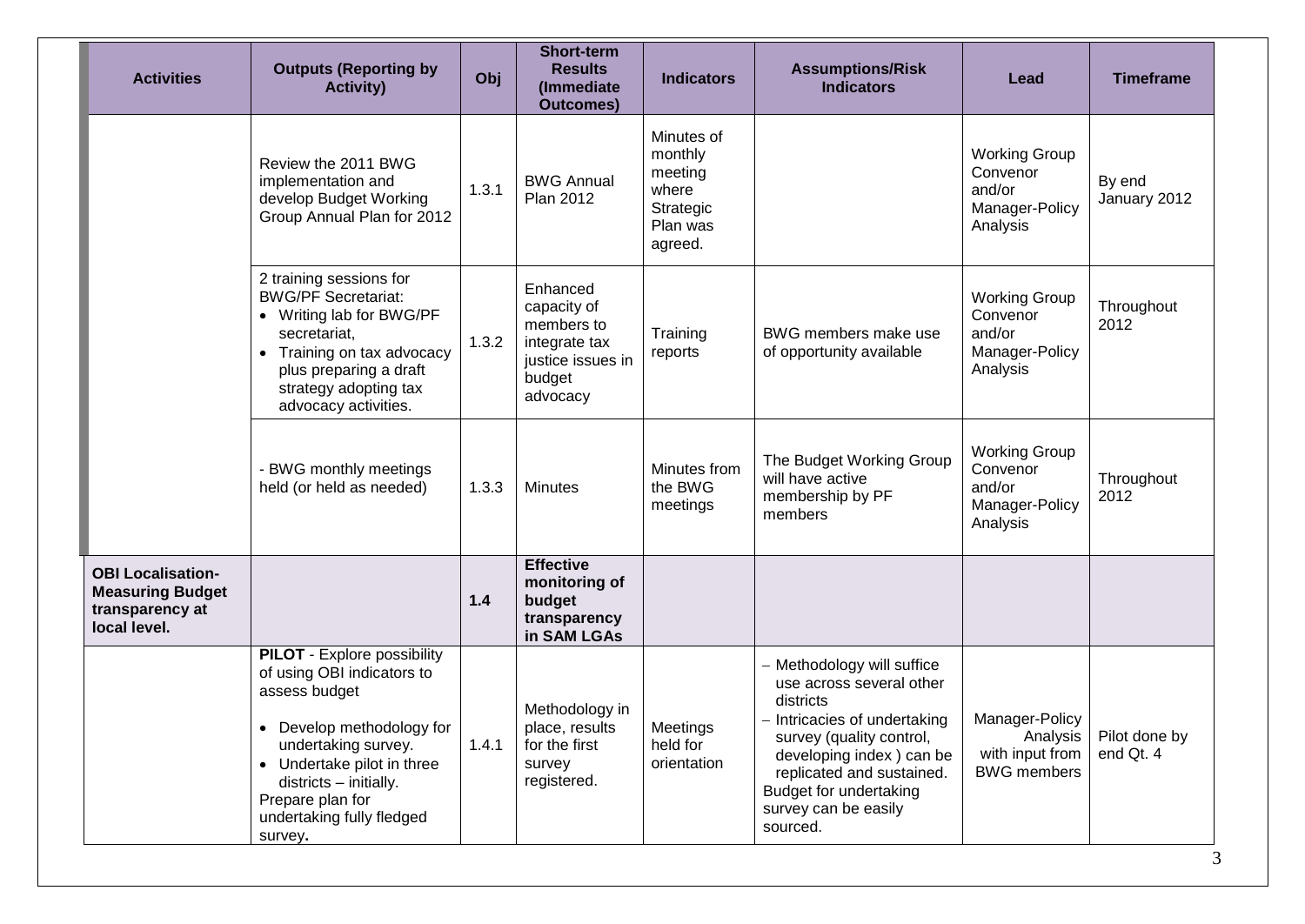| <b>Activities</b>                                                                            | <b>Outputs (Reporting by</b><br><b>Activity)</b>                                                                                                                                                                                 | Obj   | <b>Short-term</b><br><b>Results</b><br>(Immediate)<br><b>Outcomes</b> )                     | <b>Indicators</b>                                                                                        | <b>Assumptions/Risk</b><br><b>Indicators</b>                                                                                                                                          | Lead                                                                                                           | <b>Timeframe</b>                 |
|----------------------------------------------------------------------------------------------|----------------------------------------------------------------------------------------------------------------------------------------------------------------------------------------------------------------------------------|-------|---------------------------------------------------------------------------------------------|----------------------------------------------------------------------------------------------------------|---------------------------------------------------------------------------------------------------------------------------------------------------------------------------------------|----------------------------------------------------------------------------------------------------------------|----------------------------------|
| <b>Major governance</b><br>and accountability<br>study                                       |                                                                                                                                                                                                                                  | 1.5   | Quality<br>analysis of<br>governance in<br>Tanzania in<br>respect of<br><b>SAM</b>          |                                                                                                          |                                                                                                                                                                                       |                                                                                                                |                                  |
|                                                                                              | One major governance &<br>accountability study<br>undertaken and published<br>- capacity-development<br>component integrated into<br>the 2011 governance report<br>to include SAM<br>- Study disseminated to<br>target audiences | 1.5.1 | 2010-2011<br>Governance<br>report                                                           | - Peer review<br>comments<br>- 7.30am BD<br>on study<br>results (for<br>feedback,<br>evaluation.<br>etc) | Peer reviewers will take<br>time to read and provide<br>critical feedback<br>Results will influence the<br>desired changes as far as<br>transparency and<br>accountability it concern | Manager-<br><b>Policy Analysis</b><br>(with input from<br>members,<br>working groups<br>and other<br>managers) | Completed by<br>December<br>2012 |
| <b>Policy analysis</b><br>support provided to<br>members<br>undertaking policy<br>activities |                                                                                                                                                                                                                                  | 1.6   | <b>Effective</b><br>support of<br>civil society<br>and advocacy<br>groups in<br>policy work |                                                                                                          |                                                                                                                                                                                       |                                                                                                                |                                  |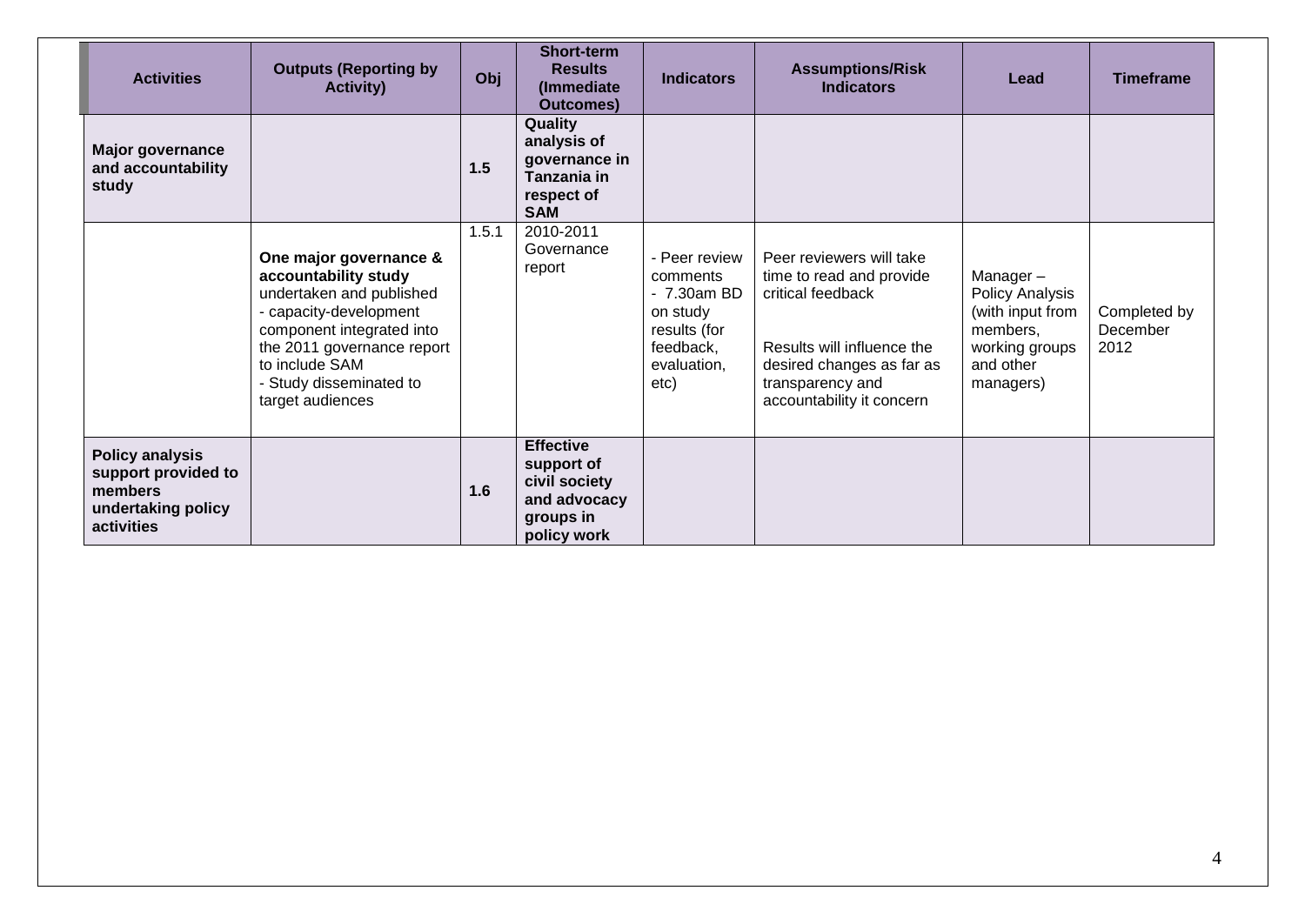OVERALL OBJECTIVE 2: The body of evidence produced by Policy Forum through analyzing and monitoring the accountability system is widely used in targeted advocacy strategies to policy makers, the media, civil society, the academic community and the general public in a manner that is accessible, interesting, relevant and useful to the intended target audience.

| <b>Activities</b>                                                                                                              | <b>Outputs (Reporting by</b><br><b>Activity)</b>                            | Obj   | <b>Short-term</b><br><b>Results</b><br>(Immediate<br><b>Outcomes)</b>                                                               | <b>Indicators</b>                                                             | <b>Assumptions/Ri</b><br>sk Indicators | Lead                                                               | <b>Timeframe</b>   |
|--------------------------------------------------------------------------------------------------------------------------------|-----------------------------------------------------------------------------|-------|-------------------------------------------------------------------------------------------------------------------------------------|-------------------------------------------------------------------------------|----------------------------------------|--------------------------------------------------------------------|--------------------|
| PF website evaluated<br>and adjusted to<br>maximise impact.<br><b>Branding is used to</b><br>promote the Policy<br>Forum image |                                                                             | 2.1   | <b>Increased</b><br>accessibility of<br>citizens and<br>target groups to<br>policy<br>information and<br><b>issues</b>              |                                                                               |                                        |                                                                    |                    |
|                                                                                                                                | - Evaluation of website<br>users<br>- Weekly update of the<br>website       | 2.1.1 | Enhanced<br>knowledge of<br>website users by<br>Secretariat                                                                         | - Analysis of<br>website hits<br>- Feedback<br>forms                          |                                        | Manager-<br>Communication<br>and Advocacy                          | Throughout<br>2012 |
|                                                                                                                                | <b>Produce Promotional</b><br>material (e.g. business<br>cards, tyre cover) | 2.1.2 | Increased visibility                                                                                                                | - No. of<br>stationery with<br>PF Brand                                       |                                        | Manager-<br>Communication<br>and Advocacy                          | Throughout<br>2012 |
| <b>Systematic</b><br>documentation of<br>advocacy experience                                                                   |                                                                             | 2.2   | <b>Enhanced</b><br>knowledge of<br>advocacy<br>implementation                                                                       |                                                                               |                                        |                                                                    |                    |
|                                                                                                                                | Documentation-<br>lessons learned and<br>case studies drawn up              | 2.2.1 | Increased<br>understanding of<br>the activities that<br>went well and the<br>challenged<br>(including what<br>needs<br>improvement) | - Case studies<br>- No. of<br>learning<br>documents<br>uploaded to<br>website |                                        | Manager-<br>Communication<br>and Advocacy with<br>help from intern | Throughout<br>2012 |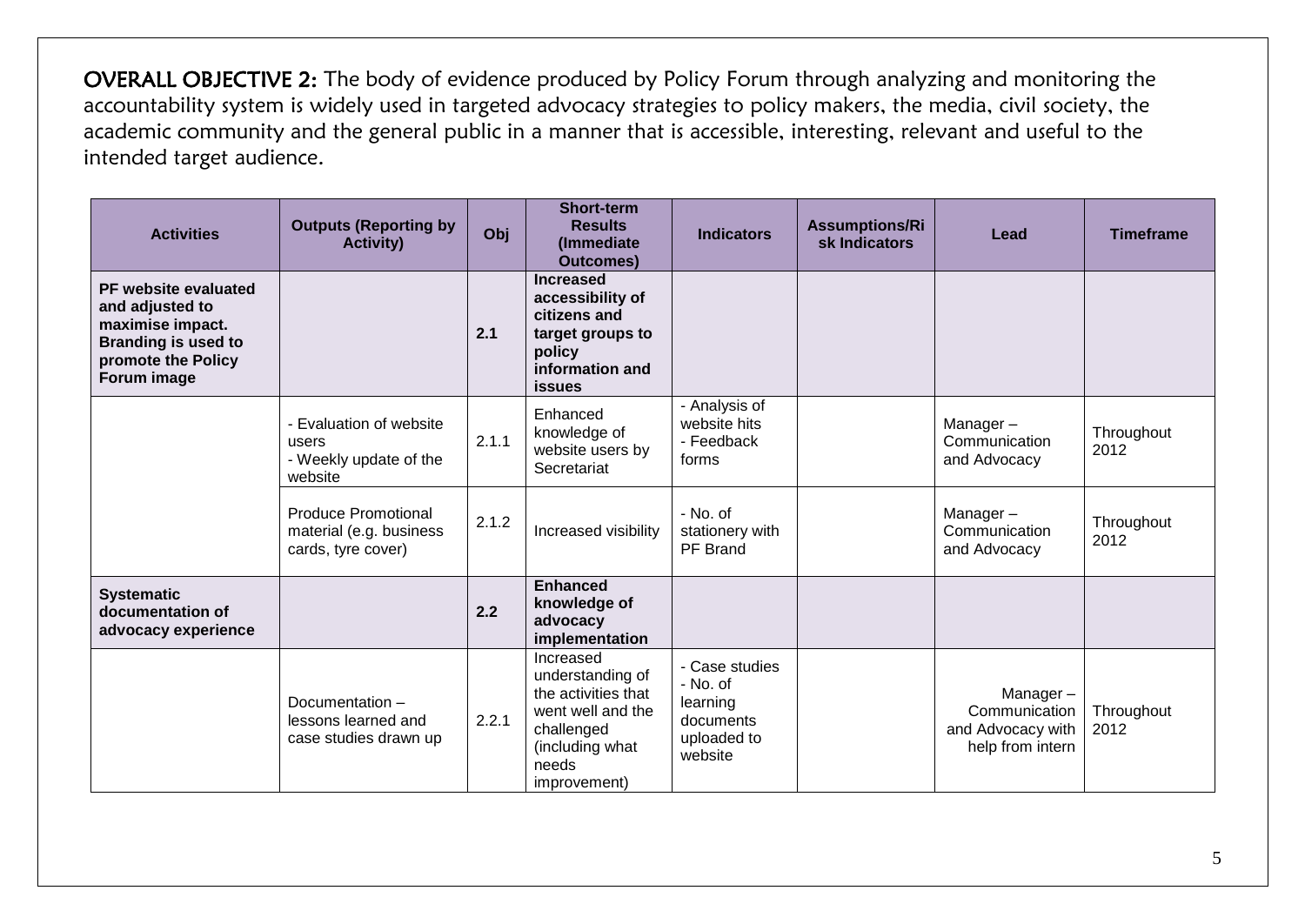| <b>Activities</b>                                                                                                                            | <b>Outputs (Reporting by</b><br><b>Activity)</b>                                                                                                                                                                            | Obj   | <b>Short-term</b><br><b>Results</b><br>(Immediate<br><b>Outcomes)</b>                                                  | <b>Indicators</b>                                                         | <b>Assumptions/Ri</b><br>sk Indicators                                                                      | Lead                                                                                                                                                                            | <b>Timeframe</b>                 |
|----------------------------------------------------------------------------------------------------------------------------------------------|-----------------------------------------------------------------------------------------------------------------------------------------------------------------------------------------------------------------------------|-------|------------------------------------------------------------------------------------------------------------------------|---------------------------------------------------------------------------|-------------------------------------------------------------------------------------------------------------|---------------------------------------------------------------------------------------------------------------------------------------------------------------------------------|----------------------------------|
| <b>Evaluation of</b><br>usefulness,<br>accessibility, and<br>relevance of Policy<br><b>Forum production</b>                                  |                                                                                                                                                                                                                             | 2.3   | Recommendatio<br>ns for<br>improvement of<br><b>PF</b> publications                                                    |                                                                           |                                                                                                             |                                                                                                                                                                                 |                                  |
|                                                                                                                                              | Analytical assessment of<br>feedback<br>- Outsourcing of the<br>polling and analysis of<br>impact.<br>- General public and<br>members                                                                                       | 2.3.1 |                                                                                                                        | PF reports<br>Consultant<br>reports.                                      | - Funds delay<br>could hamper the<br>implementation<br>of this activity<br>- Depending on<br>one consultant | Manager-<br>Communication<br>and Advocacy                                                                                                                                       | By November<br>2012              |
| <b>Four policy</b><br>documents/processes<br>rendered in simplified<br>form, printed,<br>published and<br>distributed to target<br>audiences |                                                                                                                                                                                                                             | 2.4   | <b>Increased</b><br>accessibility of<br>citizens and<br>target groups to<br>policy<br>information and<br><b>issues</b> |                                                                           |                                                                                                             |                                                                                                                                                                                 |                                  |
|                                                                                                                                              | At least 4 simplified<br>versions. Possible<br>documents include:<br>- Constitution (major<br>weaknesses in the<br>current constitution)<br>- Member's publications<br>upon demand<br>- CDCF "survey report"<br>- TEITI law | 2.4.1 |                                                                                                                        | - No. of<br>simplified<br>versions.<br>$-$ PF<br><b>Distribution list</b> | -Not sure<br>whether the<br>government will<br>enact TEITI law<br>as committed                              | Manager - policy<br>Analysis to<br>coordinate (but<br>inputs from or lead<br>taken by member<br>organisations,<br>working groups<br>and/or other<br>managers as<br>appropriate) | 2 in Quarter 1<br>1 in Quarter 3 |
| <b>Monthly Breakfast</b><br>debates organised on<br>the last Friday of every<br>month from January to<br>November 2012                       |                                                                                                                                                                                                                             | 2.5   | Increased public<br>debate on policy<br><b>issues</b>                                                                  |                                                                           |                                                                                                             |                                                                                                                                                                                 |                                  |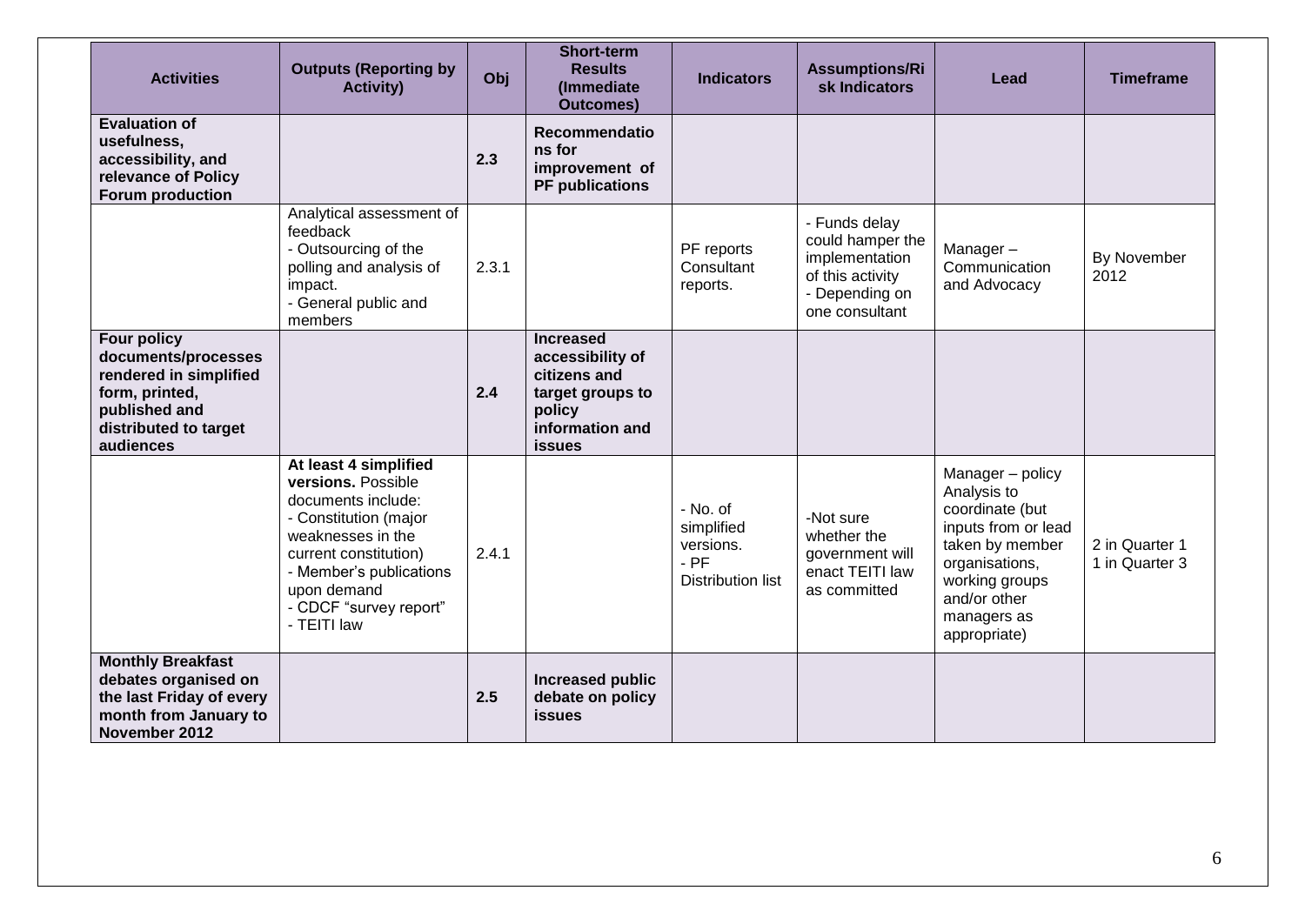| <b>Activities</b>                                                                                                                                                                | <b>Outputs (Reporting by</b><br><b>Activity)</b>                                                                                                                                                                              | Obj   | <b>Short-term</b><br><b>Results</b><br>(Immediate<br><b>Outcomes)</b>                                                  | <b>Indicators</b>                                                                                                                         | <b>Assumptions/Ri</b><br>sk Indicators | Lead                                                                                                                                                                          | <b>Timeframe</b>                                              |
|----------------------------------------------------------------------------------------------------------------------------------------------------------------------------------|-------------------------------------------------------------------------------------------------------------------------------------------------------------------------------------------------------------------------------|-------|------------------------------------------------------------------------------------------------------------------------|-------------------------------------------------------------------------------------------------------------------------------------------|----------------------------------------|-------------------------------------------------------------------------------------------------------------------------------------------------------------------------------|---------------------------------------------------------------|
|                                                                                                                                                                                  | 11 public debates<br>conducted with key<br>policy audience on<br>topical issues on a<br>monthly basis [breakfast<br>talks 07:30-9:30 last<br>Friday, except<br>December].<br>- Extend BD atleast to<br>two regions/ PF member | 2.5.1 |                                                                                                                        | -List of debates<br>facilitated<br>- List of<br>participants<br>-Policy debate<br>reports<br>-Record of<br>media<br>coverage/articl<br>es |                                        | Manager-<br>Communication<br>and Advocacy to<br>coordinate with<br>input on content<br>from members,<br>other development<br>stakeholders and<br>other Secretariat<br>members | Last Friday of<br>each month -<br>January to<br>November 2012 |
| <b>Information regularly</b><br>shared among PF<br>members                                                                                                                       |                                                                                                                                                                                                                               | 2.6   | <b>Increased</b><br>accessibility of<br>PF members to<br>the network's<br>activities                                   |                                                                                                                                           |                                        |                                                                                                                                                                               |                                                               |
|                                                                                                                                                                                  | <b>11 Monthly information</b><br>packs sent out to all PF<br>members.                                                                                                                                                         | 2.6.1 |                                                                                                                        | - Distribution<br>records<br>- Postal<br>records<br>-Feedback<br>from members                                                             |                                        | Manager-<br>Communication<br>and Advocacy with<br>help from Program<br>assistant,<br>Communication<br>and Advocacy                                                            | Information<br>pack to be sent<br>out each month              |
| <b>Media used</b><br>strategically to<br>improve awareness,<br>understanding and<br>mutual responsibility<br>in governance and<br>accountability within<br>the Tanzanian public. |                                                                                                                                                                                                                               | 2.7   | <b>Increased</b><br>accessibility of<br>citizens and<br>target groups to<br>policy<br>information and<br><b>issues</b> |                                                                                                                                           |                                        |                                                                                                                                                                               |                                                               |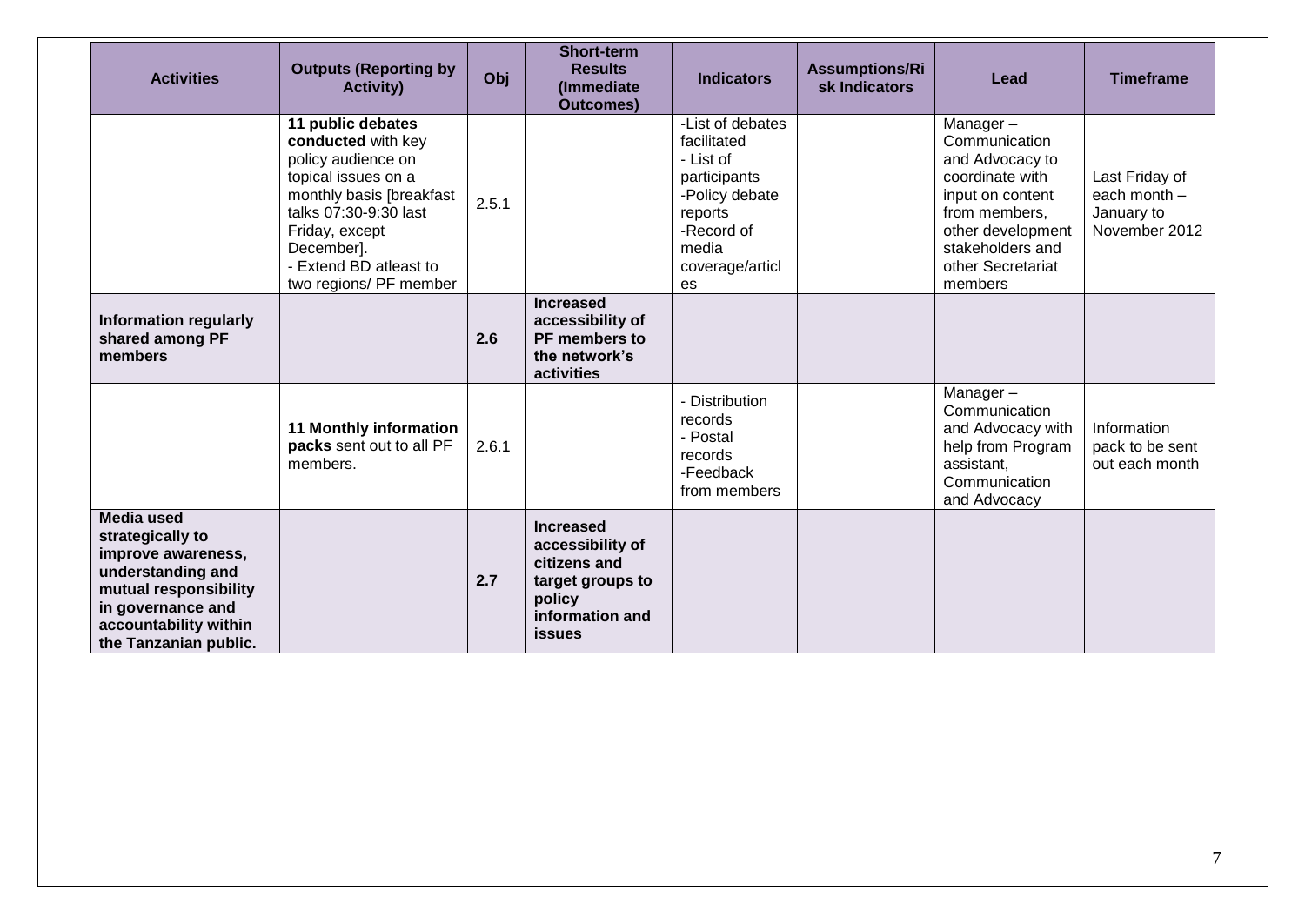| <b>Activities</b> | <b>Outputs (Reporting by</b><br><b>Activity)</b>                                                                                                                                                                                                                             | Obj   | Short-term<br><b>Results</b><br>(Immediate<br><b>Outcomes)</b> | <b>Indicators</b>                                                            | <b>Assumptions/Ri</b><br>sk Indicators                                       | Lead                                      | <b>Timeframe</b>   |
|-------------------|------------------------------------------------------------------------------------------------------------------------------------------------------------------------------------------------------------------------------------------------------------------------------|-------|----------------------------------------------------------------|------------------------------------------------------------------------------|------------------------------------------------------------------------------|-------------------------------------------|--------------------|
|                   | Accountability<br>monitoring promoted<br>through the use of<br><b>Television Spots</b><br>- Television spots<br>developed (constitution,<br>Accountability to<br>promote active citizens<br>voice in planning)<br>LGWG/BWG to suggest<br>the focus of spot<br>- Spots on air | 2.7.1 |                                                                | - No. of aired<br>television spots<br>-Feedback<br>records                   |                                                                              | Manager-<br>Communication<br>and Advocacy | By end of 2012     |
|                   | - TV documentary that<br>discusses policy and<br>governance issues<br>sponsored by PF<br>(messages on SAM<br>incorporated to sensitise<br>citizens on accountability<br>monitoring)<br>- Documentary produced<br>and aired<br>- Evaluate at the end                          | 2.7.2 |                                                                | - No. of aired<br>documentary<br>programme<br>-Market<br>research<br>reports | People interested<br>to watch<br>documentary and<br>tune into TV<br>stations | Manager-<br>Communication<br>and Advocacy | Throughout<br>2012 |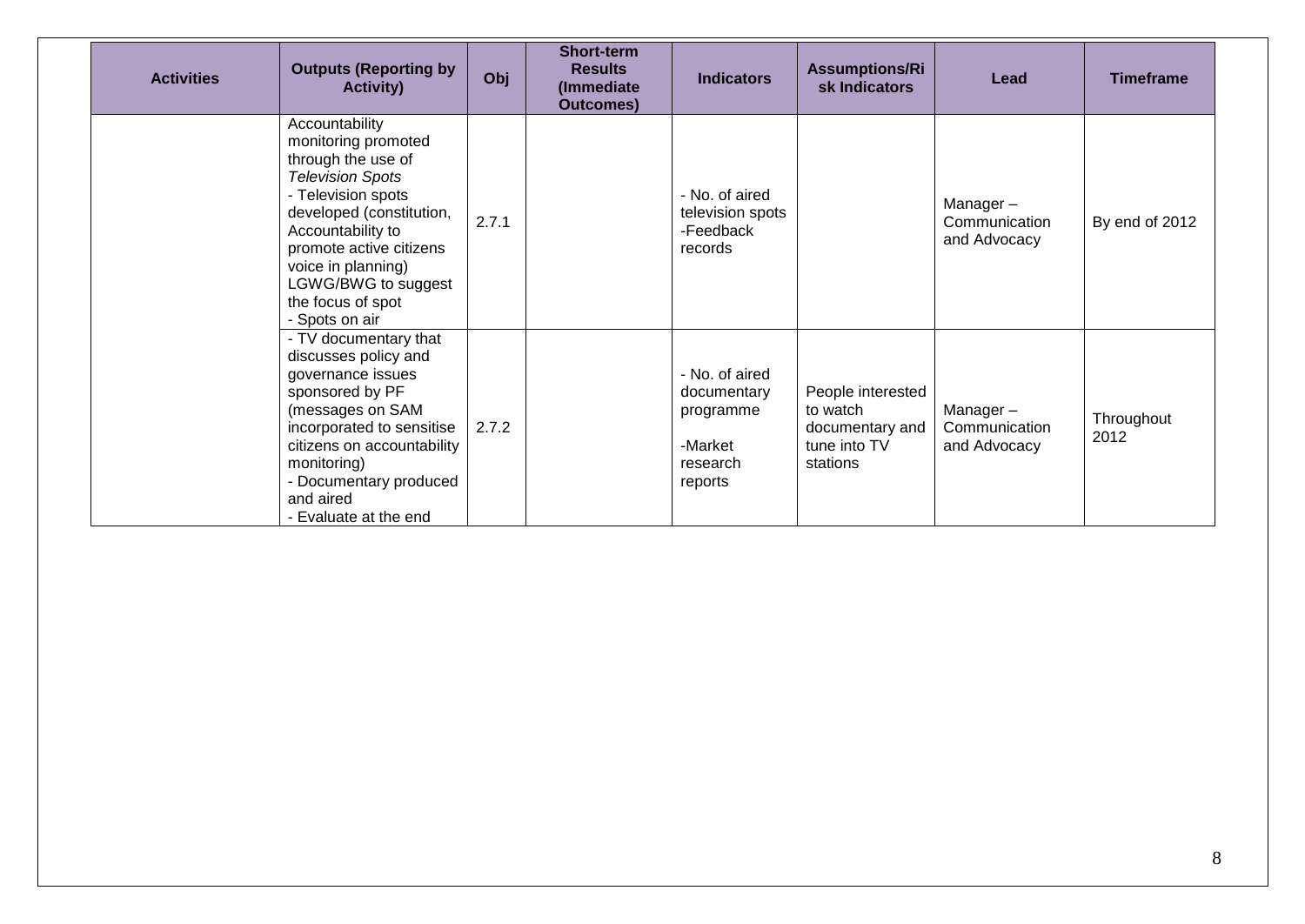OVERALL OBJECTIVE 3: The capability of civil society organizations to understand and systematically monitor the accountability system is progressively enhanced, and the ability to engage more effectively in governance processes at both local and national level through evidence-based advocacy, is improved.

| <b>Activities</b>                                                                                  | <b>Outputs (Reporting</b><br>by Activity)                                                                                        | Obj   | <b>Short-term Results</b><br>(Immediate<br><b>Outcomes)</b>                     | <b>Indicators</b>                                                                                                                                                  | <b>Assumption</b><br>s/Risk<br><b>Indicators</b>                                                                                     | Lead                        | <b>Timeframe</b>             |
|----------------------------------------------------------------------------------------------------|----------------------------------------------------------------------------------------------------------------------------------|-------|---------------------------------------------------------------------------------|--------------------------------------------------------------------------------------------------------------------------------------------------------------------|--------------------------------------------------------------------------------------------------------------------------------------|-----------------------------|------------------------------|
| <b>Non Dar es Salaam</b><br>members to effectively<br>participate in quarterly<br>meetings in 2012 |                                                                                                                                  | 3.1   | <b>Increased</b><br>participation of non-<br>Dar members and<br>new members     |                                                                                                                                                                    |                                                                                                                                      |                             |                              |
|                                                                                                    | - 30 Non-Dar based<br>members participate in<br>4 quarterly meetings<br>- Development of<br>orientation pack for<br>new members. | 3.1.1 |                                                                                 | - No. of non-<br>Dar members<br>participating in<br>PF activities<br>- % of agenda<br>items<br>originating from<br>non-Dar<br>members for<br>quarterly<br>meetings | Upcountry<br>members<br>make use of<br>opportunities<br>available                                                                    | Managers                    | Throughout the year          |
|                                                                                                    | Orientation session for<br>new members and<br>networks                                                                           | 3.1.2 |                                                                                 | No. of new<br>members<br>completing<br>orientation                                                                                                                 | <b>New</b><br>members will<br>get to know<br>better the PF<br>activities and<br>will contribute<br>to network<br>mission &<br>vision | Managers and<br>Coordinator | Through out the<br>year 2012 |
| Institutionalization of<br><b>SAM within GoT and its</b><br>embedment in PF<br>member activities.  |                                                                                                                                  | 3.2   | <b>Enhanced capacity</b><br>of members and<br>others to integrate<br><b>SAM</b> |                                                                                                                                                                    |                                                                                                                                      |                             |                              |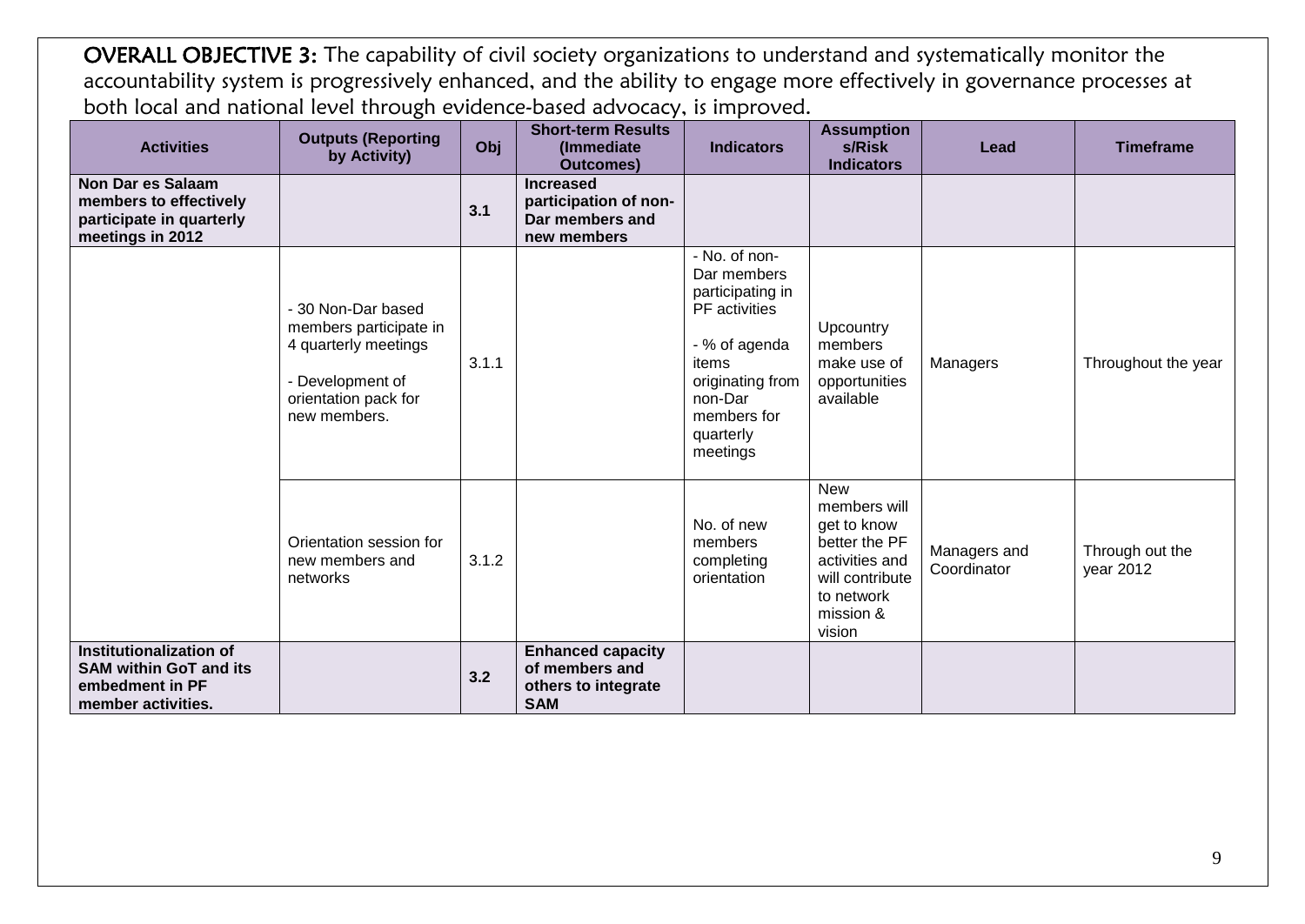| <b>Activities</b>                                                                                                                        | <b>Outputs (Reporting</b><br>by Activity)                                                                                                                                                                                    | Obj   | <b>Short-term Results</b><br>(Immediate<br><b>Outcomes)</b>              | <b>Indicators</b>                                                                                                  | <b>Assumption</b><br>s/Risk<br><b>Indicators</b>                                                                                                       | Lead                                  | <b>Timeframe</b> |
|------------------------------------------------------------------------------------------------------------------------------------------|------------------------------------------------------------------------------------------------------------------------------------------------------------------------------------------------------------------------------|-------|--------------------------------------------------------------------------|--------------------------------------------------------------------------------------------------------------------|--------------------------------------------------------------------------------------------------------------------------------------------------------|---------------------------------------|------------------|
|                                                                                                                                          | Continue working with<br>PMO-RALG on SAM as<br>an all inclusive method<br>for accountability<br>monitoring of public<br>affairs.                                                                                             | 3.2.1 |                                                                          | - Feedback<br>from<br>Governance<br><b>Task Force</b><br>- Minutes from<br>task force<br>meetings                  | - There is<br>adequate<br>cooperation<br>from PMO-<br><b>RALG</b><br>- Different<br>levels of<br>government<br>will be open<br>expenditure<br>tracking | Manager-<br>Capacity &<br>Enhancement | November 2012    |
| Two additional partner<br>networks/member CSOs/<br><b>NGOs identified for Social</b><br><b>Accountability Monitoring</b><br>during 2012. |                                                                                                                                                                                                                              | 3.3   | <b>SAM geographically</b><br>expanded                                    |                                                                                                                    |                                                                                                                                                        |                                       |                  |
|                                                                                                                                          | - revise criteria for the<br>selection of<br>implementing partners<br>- Identification of two<br>compatible networks/<br>CSO/NGO by members<br>and the secretariat<br>- member partners<br>assessment<br>- agreements signed | 3.3.1 |                                                                          | - No. of Signed<br>agreements<br>- criteria<br>developed<br>- number of<br>implementation<br>reports               |                                                                                                                                                        | Manager-<br>Capacity &<br>Enhancement | April 2012       |
|                                                                                                                                          | Expand use of SAM<br>tools to a total of 10<br>networks (including<br>improvement of SAM<br>orientation and<br>implementation packs)                                                                                         | 3.3.2 |                                                                          | - No. of CSOs<br>within PF<br>networks<br>employing PF<br>SAM tools<br>$-CSO$<br>contribution to<br>the tools used |                                                                                                                                                        | Manager-<br>Capacity &<br>Enhancement | December 2012    |
| <b>Strengthening and</b><br>monitoring of the 2012<br><b>SAM partnership</b><br>implementation with<br><b>TACOSODE &amp; ANSAF</b>       |                                                                                                                                                                                                                              | 3.4   | Improved capacity<br>of TACOSODE and<br><b>ANSAF</b><br>networks for SAM |                                                                                                                    |                                                                                                                                                        |                                       |                  |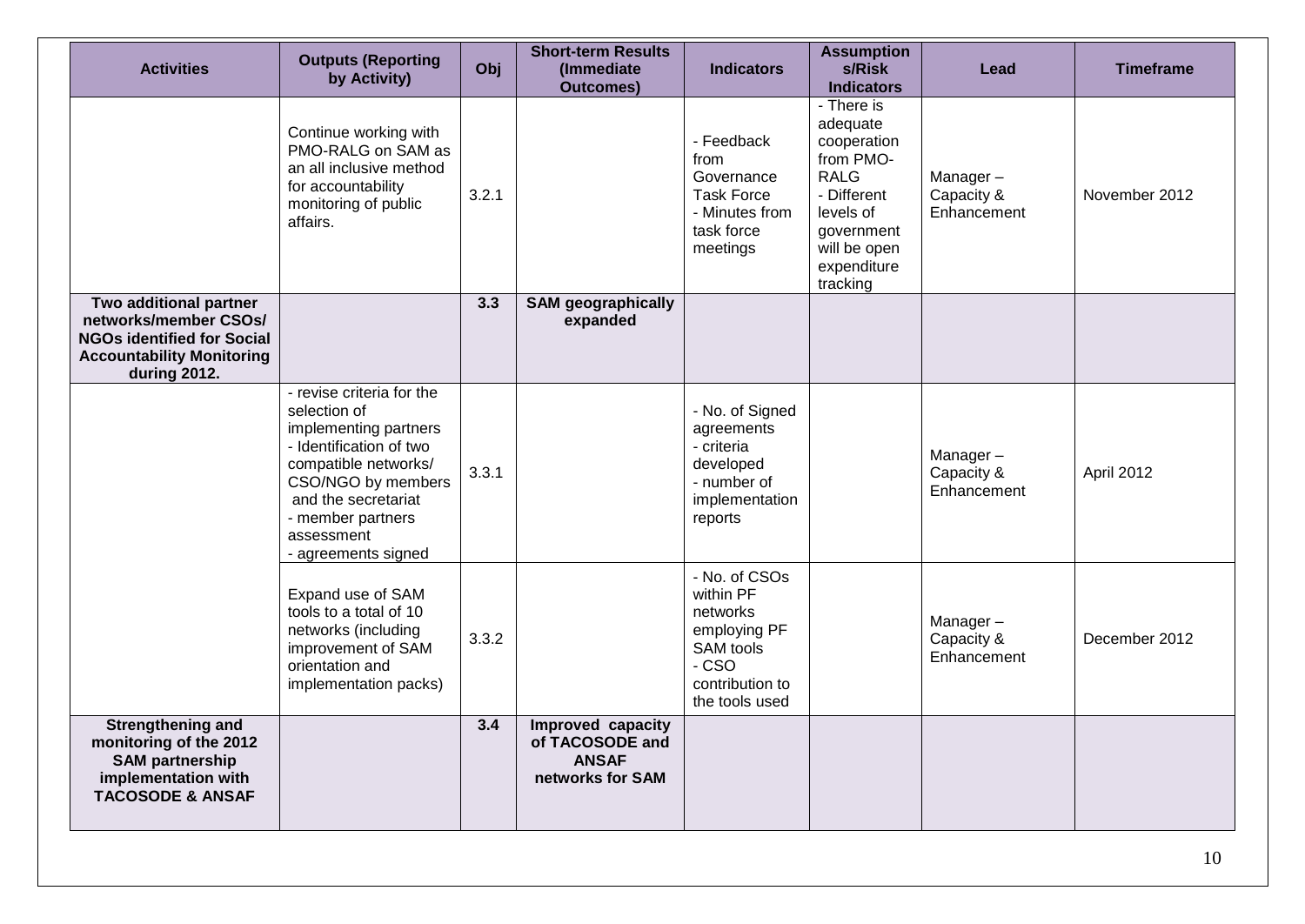| <b>Activities</b>                                              | <b>Outputs (Reporting</b><br>by Activity)                                                                                                                                 | Obj   | <b>Short-term Results</b><br>(Immediate<br><b>Outcomes)</b>                     | <b>Indicators</b>                                                                                                                                                                 | <b>Assumption</b><br>s/Risk<br><b>Indicators</b>                                                                                | Lead                                  | <b>Timeframe</b> |
|----------------------------------------------------------------|---------------------------------------------------------------------------------------------------------------------------------------------------------------------------|-------|---------------------------------------------------------------------------------|-----------------------------------------------------------------------------------------------------------------------------------------------------------------------------------|---------------------------------------------------------------------------------------------------------------------------------|---------------------------------------|------------------|
|                                                                | - Capacity building and<br>backstopping for<br><b>TACOSODE &amp; ANSAF</b>                                                                                                | 3.4.1 |                                                                                 | - monitoring<br>and<br>recommendatio<br>n reports                                                                                                                                 |                                                                                                                                 | Manager-<br>Capacity &<br>Enhancement | December 2012    |
| <b>Construct Capacity &amp;</b><br><b>Enhancement strategy</b> |                                                                                                                                                                           | 3.5   | <b>Enhanced capacity</b><br>of members and<br>others to integrate<br><b>SAM</b> |                                                                                                                                                                                   |                                                                                                                                 |                                       |                  |
|                                                                | C&E strategy<br>$\overline{\phantom{a}}$<br>formulated<br><b>Revised SAM</b><br>Training<br>Manual/Facilita<br>tors Guide<br>Revised<br>Locally<br>designed SAM<br>course | 3.5.1 |                                                                                 | CD strategy;<br>Manual/Facilita<br>tor Guide<br>- Quality<br>(satisfaction,<br>usefulness,<br>comprehension<br>, relevance to<br><b>CSO</b><br>- training<br>evaluation<br>report | - more<br>members and<br>partners will<br>participate in<br><b>SAM</b> training<br>- members<br>will<br>implement<br><b>SAM</b> | Manager-<br>Capacity &<br>Enhancement | December 2012    |
| <b>Documentation/M&amp;E</b>                                   |                                                                                                                                                                           | 3.6   | <b>Documentation of</b><br><b>SAM lesson learnt &amp;</b><br>success stories    |                                                                                                                                                                                   |                                                                                                                                 |                                       |                  |
|                                                                | Documentation<br>$\sim$<br>of SAM<br>implementation<br>activities (<br>previous and<br>current<br>activities)                                                             | 3.6.1 |                                                                                 | -Documented<br>report<br>-Posted to<br>website                                                                                                                                    | Disseminatio<br>n of<br>documentatio<br>n                                                                                       | Manager-<br>Capacity &<br>Enhancement | December 2012    |
|                                                                | Developing<br>documentation<br>strategies                                                                                                                                 | 3.6.2 |                                                                                 | -Strategy<br>developed                                                                                                                                                            | Disseminatio<br>n of<br>documentatio<br>n.                                                                                      | Manager-<br>Capacity &<br>Enhancement | December 2012    |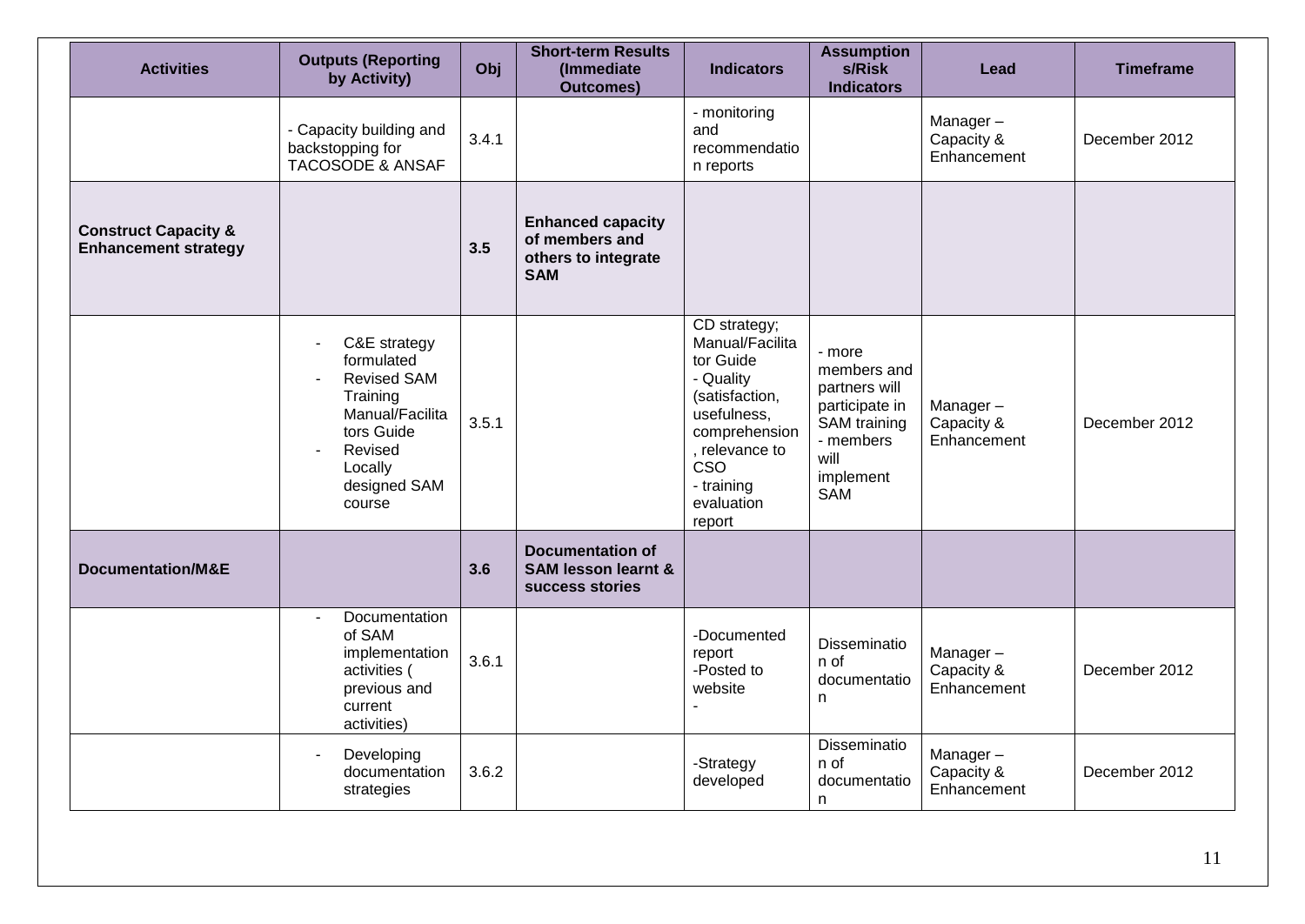| <b>Activities</b>                                                                   | <b>Outputs (Reporting</b><br>by Activity)                                                                                  | Obj   | <b>Short-term Results</b><br>(Immediate)<br><b>Outcomes)</b>      | <b>Indicators</b>                                                                                          | <b>Assumption</b><br>s/Risk<br><b>Indicators</b>     | Lead                                  | <b>Timeframe</b> |
|-------------------------------------------------------------------------------------|----------------------------------------------------------------------------------------------------------------------------|-------|-------------------------------------------------------------------|------------------------------------------------------------------------------------------------------------|------------------------------------------------------|---------------------------------------|------------------|
| <b>Localised SAM training &amp;</b><br><b>TOT</b>                                   |                                                                                                                            | 3.7   | More members and<br>partners trained                              |                                                                                                            |                                                      |                                       |                  |
|                                                                                     | Conducting<br>TOT for<br>members and<br>secretariat staff                                                                  | 3.7.1 |                                                                   | -Numbers<br>members and<br>secretariat staff<br>trained<br>-Training report                                | Members will<br>be willing to<br>train               | Manager-<br>Capacity &<br>Enhancement | April 2012       |
|                                                                                     | Two localised<br>SAM training                                                                                              | 3.7.2 |                                                                   | -number of<br>members &<br>partners<br>trained<br>-Training report                                         | - Members<br>will attend<br>and<br>implement<br>SAM  | Manager-<br>Capacity &<br>Enhancement | December 2012    |
| <b>SAM Implementing</b><br><b>Organisations Lessons</b><br><b>Learnt Conference</b> |                                                                                                                            | 3.8   | <b>Members sharing</b><br>experience and<br><b>Lessons Learnt</b> |                                                                                                            |                                                      |                                       |                  |
|                                                                                     | Developing<br>$\sim$<br>mechanism/<br>strategies on<br>how best to<br>share the<br>experience<br>Convening a<br>conference | 3.8.1 |                                                                   | -Numbers of<br>lesson learnt<br>shared<br>-Conference<br>report<br>-Numbers of<br>participants<br>attended | -Social<br>accountability<br>initiatives<br>improved | Manager-<br>Capacity &<br>Enhancement | December 2012    |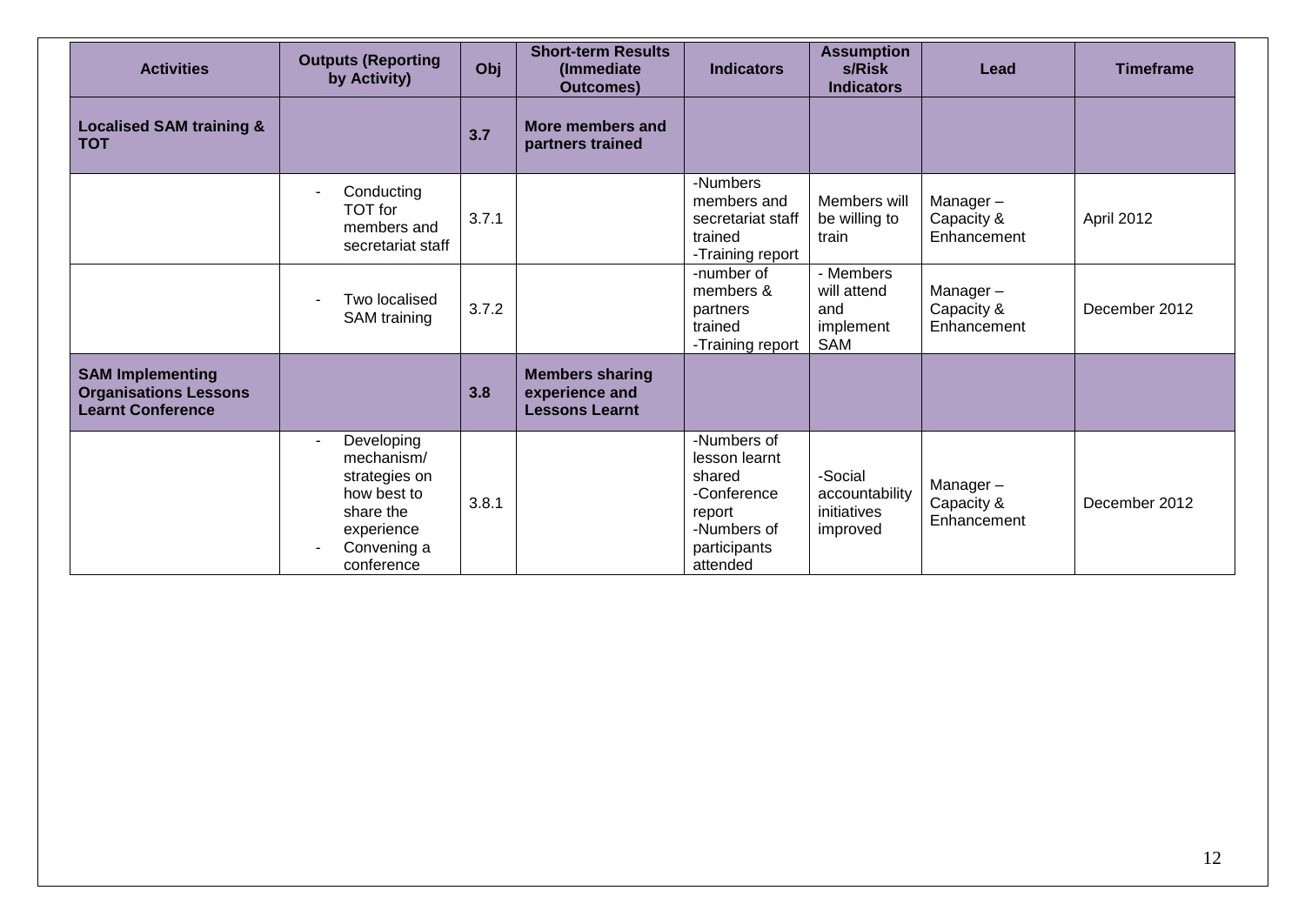OBJECTIVE 4: Engagement by Policy Forum in national policy processes particularly on issues pertaining to the implementation of effective accountability systems is systematic, selective and strategic in order to enhance the quality of engagement and to engage where impact is most likely to be achieved.

| <b>Activities</b>                                                                     | <b>Outputs (Reporting by</b><br><b>Activity)</b>                                                                                                                                                                                                                                                                                                                                              | Obj   | <b>Short-term</b><br><b>Results</b><br>(Immediate<br><b>Outcomes</b> )       | <b>Indicators</b>                                                                                                                                         | <b>Assumptions/Risk</b><br><b>Indicators</b>                                                                                               | Lead               | <b>Timeframe</b> |
|---------------------------------------------------------------------------------------|-----------------------------------------------------------------------------------------------------------------------------------------------------------------------------------------------------------------------------------------------------------------------------------------------------------------------------------------------------------------------------------------------|-------|------------------------------------------------------------------------------|-----------------------------------------------------------------------------------------------------------------------------------------------------------|--------------------------------------------------------------------------------------------------------------------------------------------|--------------------|------------------|
| PF to engage<br>strategically<br>and selectively<br>in the following<br>policy areas: |                                                                                                                                                                                                                                                                                                                                                                                               | 4.1   | <b>Strategic</b><br>and<br>selective<br>engagement<br>in policy<br>processes |                                                                                                                                                           |                                                                                                                                            |                    |                  |
|                                                                                       | <b>Policy engagement</b><br>(possible areas):<br>- Constitution; - Parliament<br>- Prime Minister's Office -<br>Regional Administration and<br><b>Local Government</b><br>(PMORALG); - MoFEA; CAG<br>Substantive input into 2<br>major annual policy<br>consultations led by PF.<br>Possibilities include:<br>- Annual National Policy<br>Dialogue; - MKUKUTA II<br>Implementation monitoring | 4.1.1 | Quality and<br>effective<br>engagement<br>in policy<br>processes             | - Evaluation report<br>- Annual report<br>- AGM report<br>- Advocacy<br>experience 4<br>Seminars with<br>Parliament focusing<br>on the budget<br>- report | PF Board<br>Members,<br>Secretariat and<br>members are<br>proactive and<br>consistent in<br>engaging with the<br>chosen areas of<br>focus. | Management<br>Team | Throughout 2012  |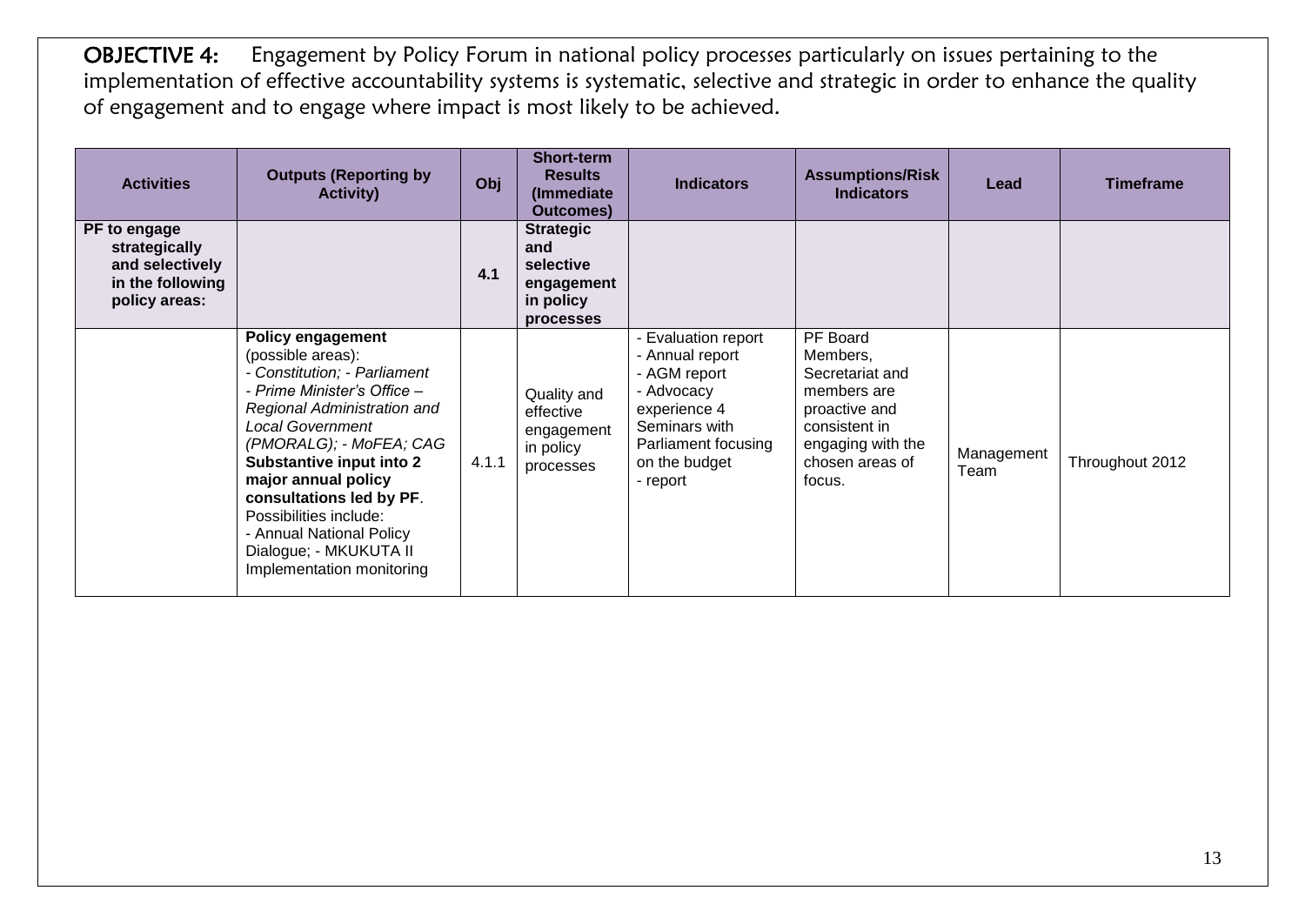|                                                                                                                                                 | <b>Parliamentary Budget Office</b><br>Advocacy<br>• Organise press conference<br>for PBO-supporting MPs,<br>• Disseminate Bill together<br>with PBO check-list (after<br>first reading) and register<br>concerns, comments,<br>opinions.                        |       | Government<br>commitment<br>to establish<br><b>PBO</b>                            | Feedback on<br>advocacy message                                                               | - Press conference<br>will arouse<br>awareness<br>around the PBO<br>hence increase<br>support.<br>Comments and<br>concerns<br>registered will be<br>incorporated<br>before the Bill is<br>tabled for a<br>second reading. | Manager for<br>PBA with<br>input from<br><b>BWG</b><br>members<br>PF members | Qt.1                                                                                   |
|-------------------------------------------------------------------------------------------------------------------------------------------------|-----------------------------------------------------------------------------------------------------------------------------------------------------------------------------------------------------------------------------------------------------------------|-------|-----------------------------------------------------------------------------------|-----------------------------------------------------------------------------------------------|---------------------------------------------------------------------------------------------------------------------------------------------------------------------------------------------------------------------------|------------------------------------------------------------------------------|----------------------------------------------------------------------------------------|
| <b>Strategic</b><br>collaboration of PF<br>with other<br>networks and more<br>meaningful<br>participation in the<br>activities of PF<br>members |                                                                                                                                                                                                                                                                 | 4.2   | <b>Enhanced</b><br>quality of<br>engagement<br>in national<br>policy<br>processes |                                                                                               |                                                                                                                                                                                                                           |                                                                              |                                                                                        |
|                                                                                                                                                 | Active participation of PF in<br>major activities of others (to<br>be decided by members and<br>the secretariat)                                                                                                                                                | 4.2.1 |                                                                                   | Event<br>$\bullet$<br>Programme<br>Event report<br>$\bullet$<br>Event invitation<br>$\bullet$ |                                                                                                                                                                                                                           | Manager-<br>Policy<br>Analysis                                               | One major written<br>input by August 2012<br>Active engagement<br>throughout the year. |
| <b>Further relations</b><br>with international<br>partners for cross-<br>learning and<br>influencing policy<br>in Tanzania                      |                                                                                                                                                                                                                                                                 | 4.3   | <b>Enhanced</b><br>quality of<br>engagement<br>in national<br>policy<br>processes |                                                                                               |                                                                                                                                                                                                                           |                                                                              |                                                                                        |
|                                                                                                                                                 | - Strategic Partnerships e.g.<br>with International Budget<br>Partnership, Centre for Social<br>Accountability, RWI and Tax<br>Justice Network.<br>- PF to participate in and/or<br>present at 2 International<br>Fora relating to PF objectives<br>during 2012 | 4.3.1 |                                                                                   | - Networking File<br>- Email<br>correspondence<br>- No. of International<br>For a attended    |                                                                                                                                                                                                                           | Management<br>team                                                           | Throughout 2012                                                                        |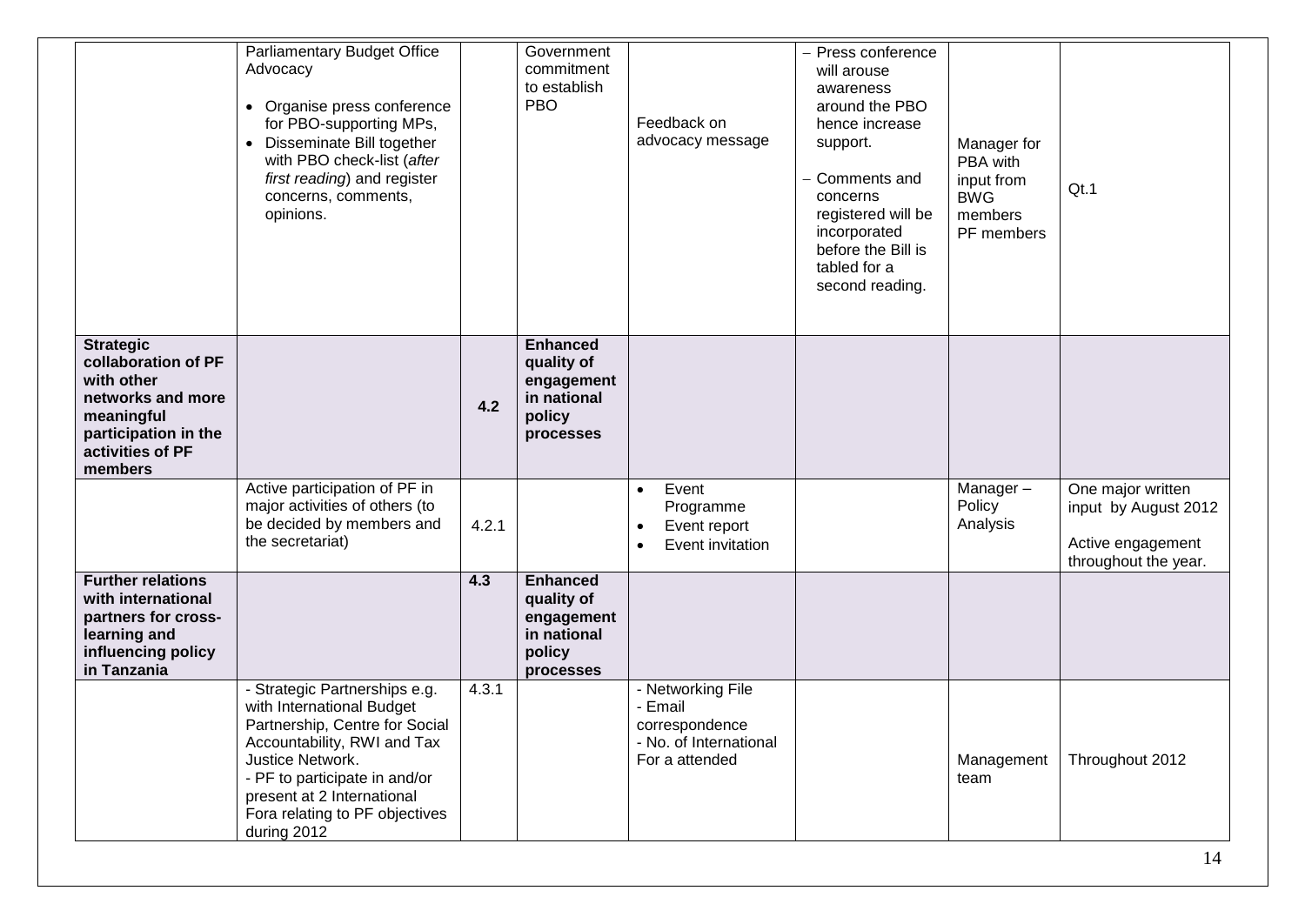Institutional Governance, Planning, Monitoring and Evaluation: To ensure governance at Policy Forum is functioning effectively and efficiently in support of organizational objectives and that it conforms to the highest levels of ethical integrity and accountability.

| <b>Activities</b>                                              | <b>Outputs (Reporting by</b><br><b>Activity)</b>                                                                                                                                                                                                                                                                                                                                         | Obj | <b>Short-term</b><br><b>Results</b><br>(Immediate)<br><b>Outcomes)</b>                 | <b>Indicators</b>                                                                                                                                                                                                                            | <b>Assumptions</b><br>/Risk<br><b>Indicators</b> | Lead                                      | <b>Timeframe</b>            |
|----------------------------------------------------------------|------------------------------------------------------------------------------------------------------------------------------------------------------------------------------------------------------------------------------------------------------------------------------------------------------------------------------------------------------------------------------------------|-----|----------------------------------------------------------------------------------------|----------------------------------------------------------------------------------------------------------------------------------------------------------------------------------------------------------------------------------------------|--------------------------------------------------|-------------------------------------------|-----------------------------|
| PF<br><b>Institutional</b><br>Governance<br><b>Development</b> |                                                                                                                                                                                                                                                                                                                                                                                          | 5   | <b>Improved Policy</b><br><b>Forum</b><br>qovernance<br>plan, structure<br>and process |                                                                                                                                                                                                                                              |                                                  |                                           |                             |
|                                                                | - Annual strategic meeting<br>and Board retreat;<br>- Annual plan produced &<br>agreed with members and<br>Board<br>- Technical Assistance<br>sought when required<br>- Mid-year Progress report to<br>members & partners<br>produced & circulated, Annual<br>report to members & partners<br>produced & circulated<br>- Annual Evaluation for<br>programme & organisation<br>undertaken | 5.1 |                                                                                        | - Annual plan<br>- SC meeting<br>minutes<br>- Mid-year<br>progress report.<br>- Annual report<br>- Quarterly<br>reports<br>- External audit<br>of accounts<br>- External<br>evaluation report<br>- External audit<br>report for year<br>two. |                                                  | Board with<br>support from<br>Coordinator | Throughout the<br>year 2012 |